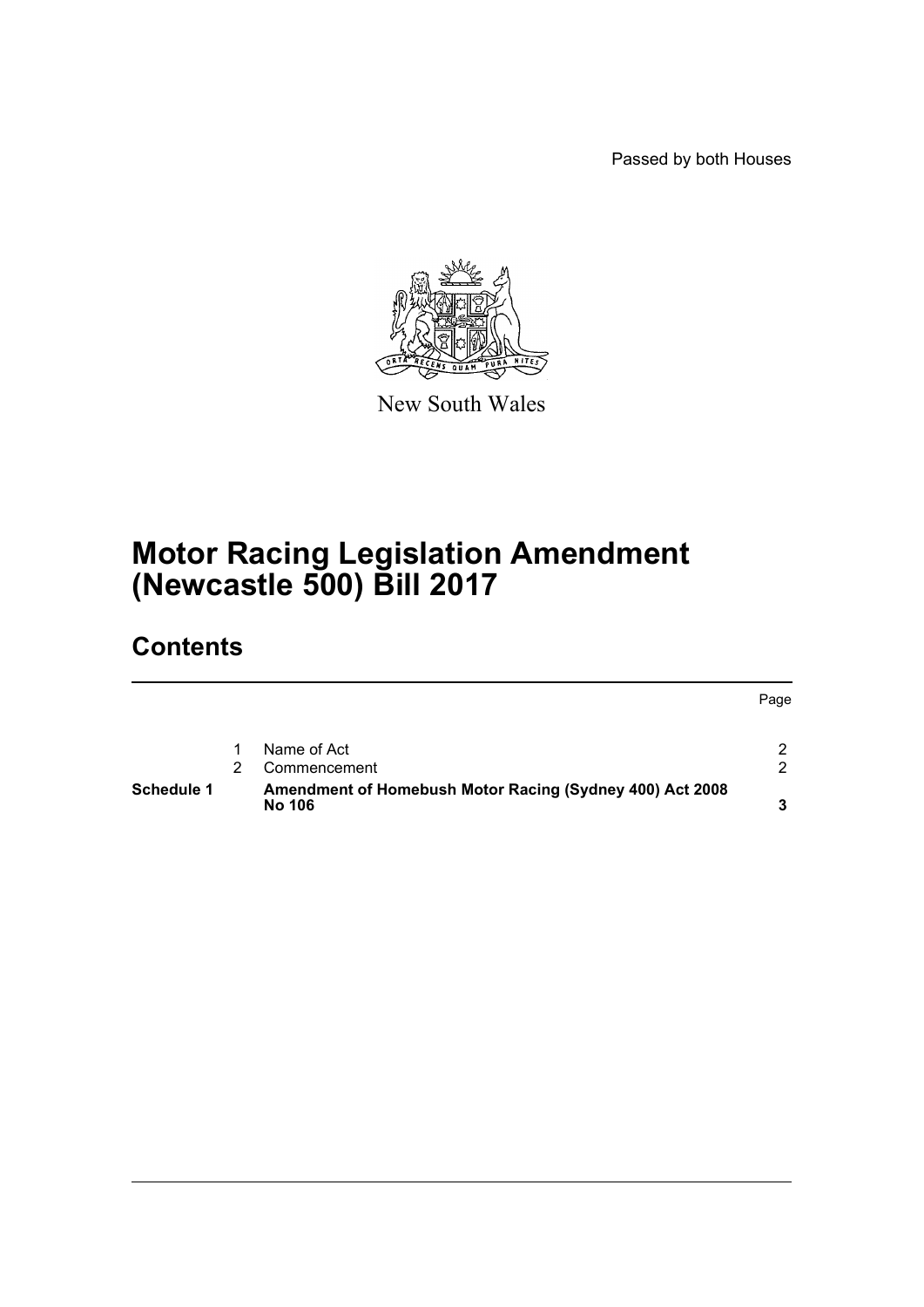*I certify that this public bill, which originated in the Legislative Assembly, has finally passed the Legislative Council and the Legislative Assembly of New South Wales.*

> *Clerk of the Legislative Assembly. Legislative Assembly, Sydney,* , 2017



New South Wales

# **Motor Racing Legislation Amendment (Newcastle 500) Bill 2017**

Act No , 2017

An Act to amend the *Homebush Motor Racing (Sydney 400) Act 2008* to facilitate the conduct of an annual motor race and associated races and events at Newcastle.

*I have examined this bill and find it to correspond in all respects with the bill as finally passed by both Houses.*

*Assistant Speaker of the Legislative Assembly.*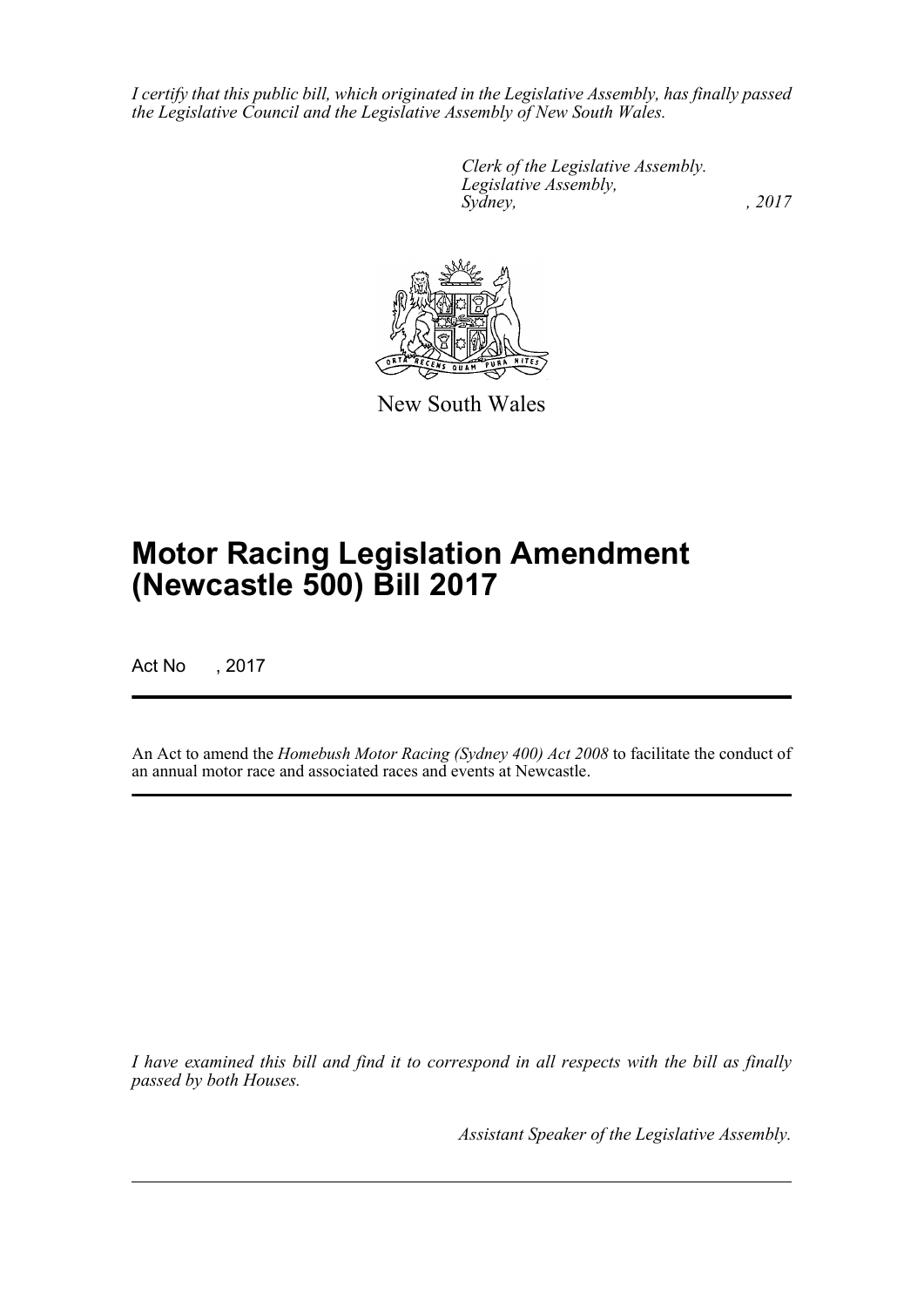### <span id="page-2-0"></span>**The Legislature of New South Wales enacts:**

#### **1 Name of Act**

This Act is the *Motor Racing Legislation Amendment (Newcastle 500) Act 2017*.

#### <span id="page-2-1"></span>**2 Commencement**

This Act commences on the date of assent to this Act.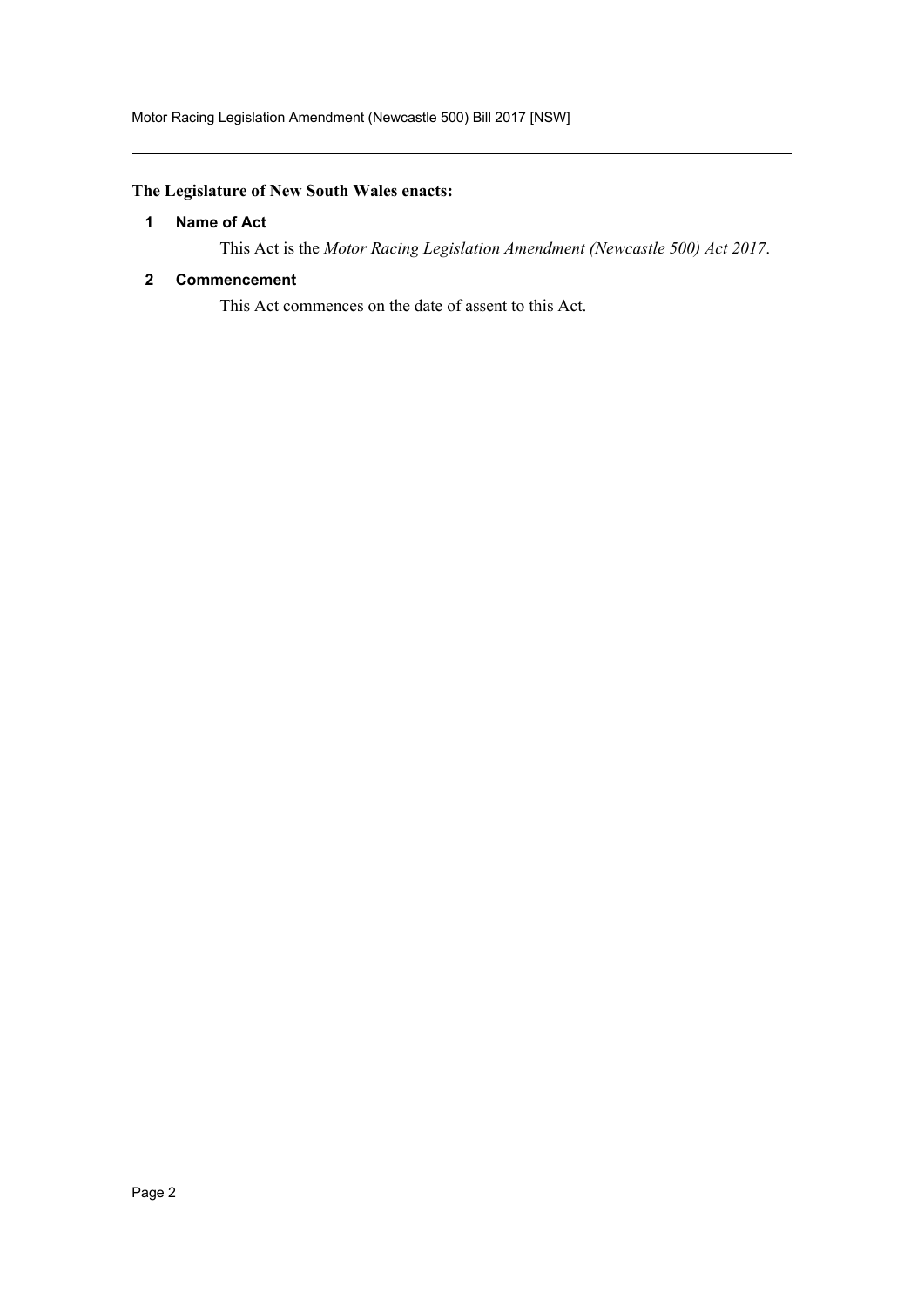### <span id="page-3-0"></span>**Schedule 1 Amendment of Homebush Motor Racing (Sydney 400) Act 2008 No 106**

**[1] Whole Act (except section 46 and Schedule 2 and where otherwise amended by this Schedule)**

Omit "Homebush" wherever occurring.

#### **[2] Long title**

Insert "or Newcastle" after "Homebush".

#### **[3] Section 1**

Omit the section. Insert instead:

#### **1 Name of Act**

This Act is the *Motor Racing (Sydney and Newcastle) Act 2008*.

#### **[4] Section 3 Definitions**

Omit the definitions of *Homebush motor race* and *Homebush motor racing period* from section  $3(1)$ .

Insert in alphabetical order:

*motor race* means a motor race, and any associated races and events, authorised under Division 1 of Part 3.

*motor racing period*—see section 12.

#### **[5] Section 12 Minister may declare racing area and racing period**

Omit section 12 (1) and (2). Insert instead:

- (1) The Minister may, by order published in the Gazette, declare any area within Sydney Olympic Park or the City of Newcastle local government area as the area within which a motor race may be conducted (the *declared racing area*).
- (2) The Minister may, by order published in the Gazette, designate the period during which a motor race may be conducted in the declared racing area (the *motor racing period*).
- **[6] Section 13 Approval of person who may apply for authorisation to conduct race (the race promoter)**

Omit section 13 (1). Insert instead:

(1) The Minister may, by order, approve the person who is entitled to apply to Destination NSW for an authorisation under section 15 to conduct a motor race, and other associated races and events, within the declared racing area during the motor racing period.

#### **[7] Section 14 Provisions relating to Ministerial orders**

Omit section 14 (1). Insert instead:

(1) An order made under this Division may be made to enable the conduct of only one motor race in each year.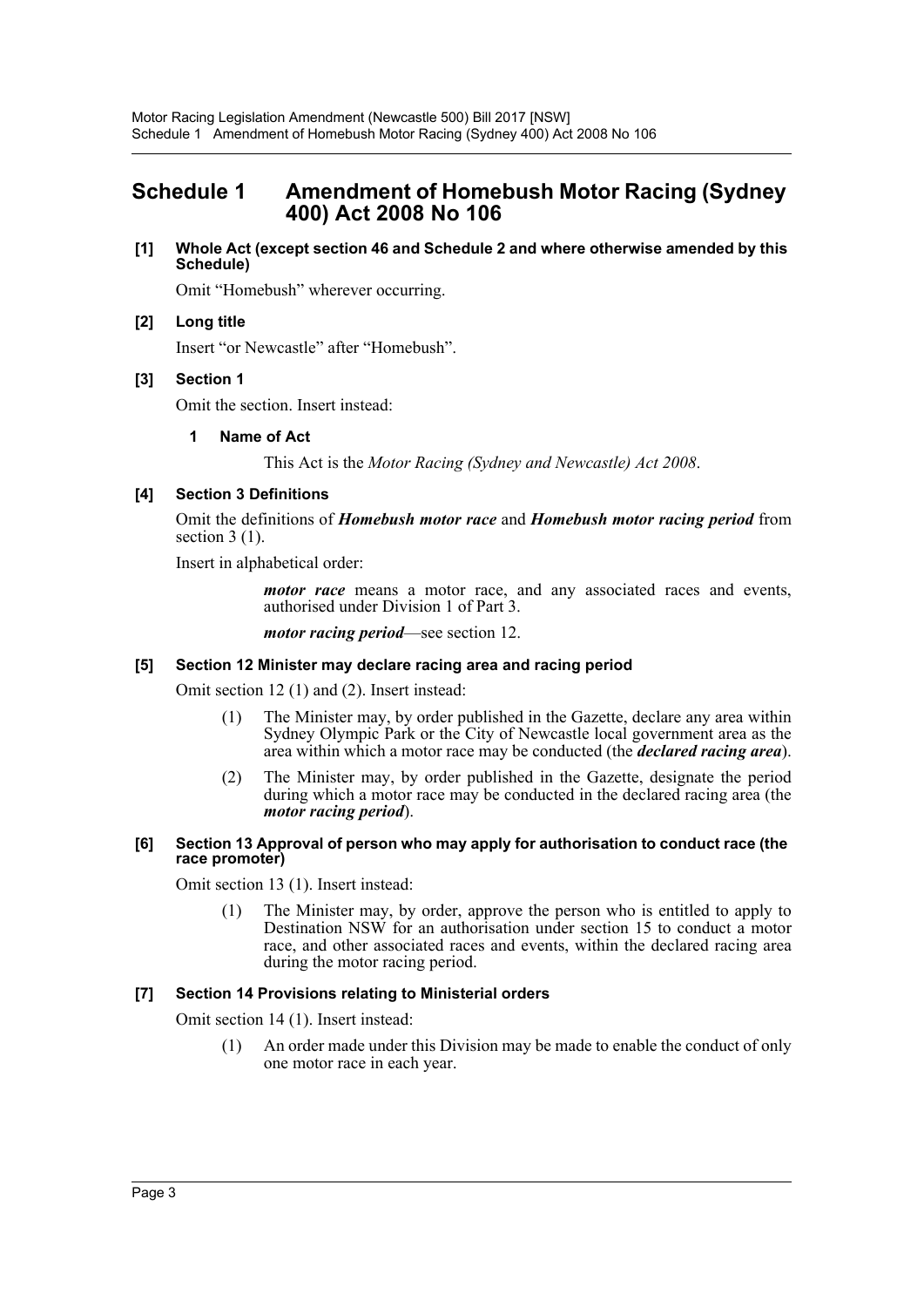#### **[8] Section 15 Conduct of race requires authorisation by Destination NSW**

Omit section 15 (1) and (2). Insert instead:

- (1) A motor race, and other associated races and events, are not authorised to be conducted under this Act unless Destination NSW authorises the conduct of the race, and the associated races and events, under this section.
- (2) Destination NSW may authorise the race promoter to conduct a motor race, and other associated races and events, subject to and in accordance with this Act.

#### **[9] Section 17 Authorisation to carry out works**

Omit section 17 (5). Insert instead:

- (5) Before granting an authorisation under this section, Destination NSW must consult with the following:
	- (a) the Sydney Olympic Park Authority—in relation to a motor race within Sydney Olympic Park,
	- (b) Newcastle City Council—in relation to a motor race within the City of Newcastle local government area,
	- (c) any other public or local authority prescribed by the regulations for the purposes of this subsection.

#### **[10] Section 18 Community and other consultation**

Omit section 18 (a) (iii). Insert instead:

- (iii) the Sydney Olympic Park Authority—in relation to a motor race within Sydney Olympic Park, and
- (iiia) Newcastle City Council—in relation to a motor race within the City of Newcastle local government area, and
- (iiib) any other public or local authority prescribed by the regulations for the purposes of this paragraph, and

#### **[11] Section 18 (c)**

Omit "at Sydney Olympic Park and in those areas adjacent to Sydney Olympic Park".

Insert instead "on land within the works area and land adjacent to the works area".

#### **[12] Section 22 Removal of unattended motor vehicles**

Omit section 22 (1) and (2). Insert instead:

- (1) At any time during the motor racing period, the following officers may, and must at the request of Destination NSW, remove any unattended motor vehicle or trailer from the declared racing area:
	- (a) a police officer,
	- (b) a SOPA officer—in relation to a motor race within Sydney Olympic Park,
	- (c) a Newcastle City Council officer—in relation to a motor race within the City of Newcastle local government area.

#### **[13] Section 22 (5)**

Insert in alphabetical order:

*Newcastle City Council officer* means a person: